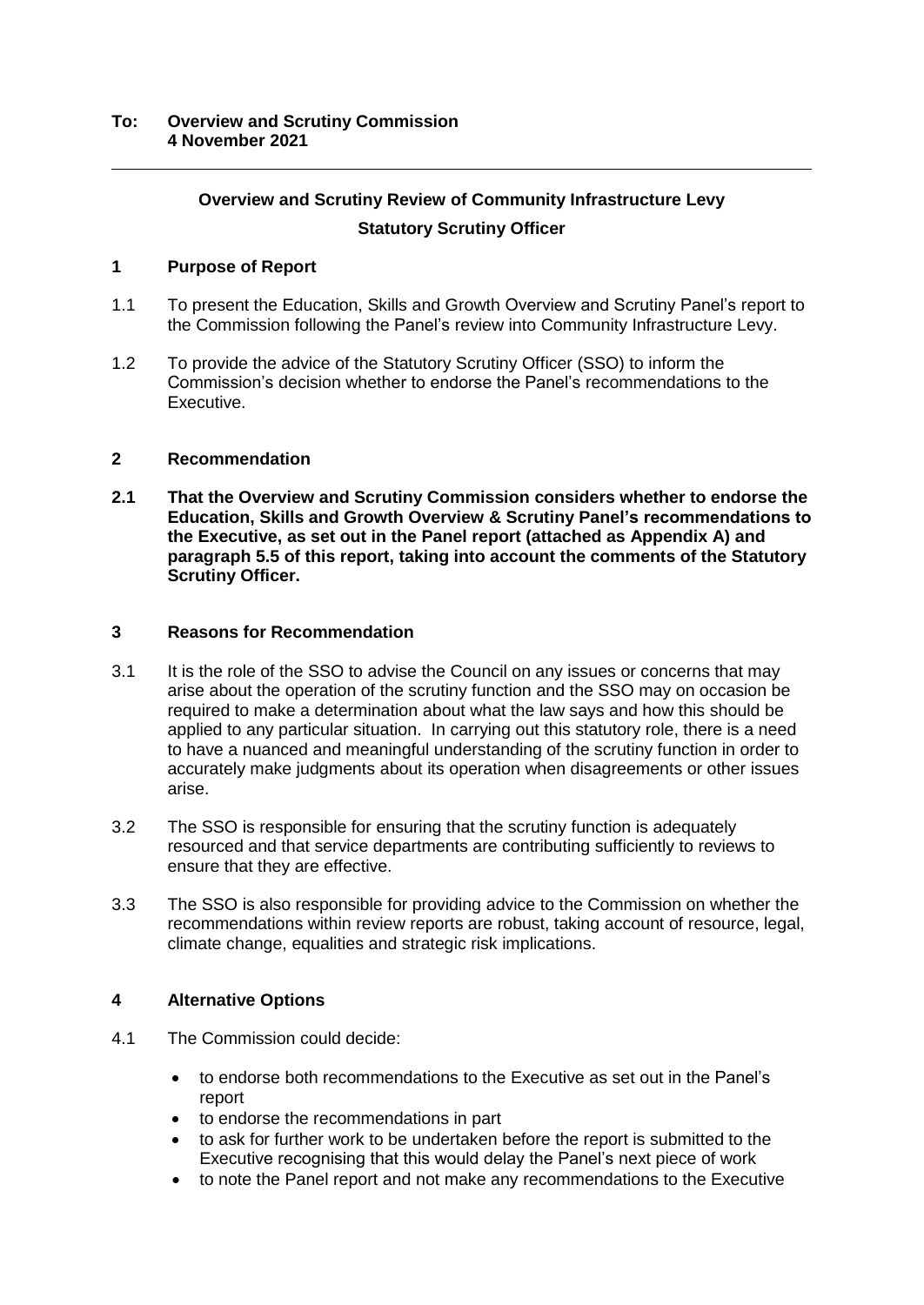## **5 Supporting Information from the Statutory Scrutiny Officer**

- 5.1 The Overview & Scrutiny Commission commissioned the Education, Skills and Growth Overview and Scrutiny Panel to carry out a review into the use of Community Infrastructure Levy as part of the overview and scrutiny four-year work programme, which has been developed to track themes within the new Council Plan.
- 5.2 In support of this review the Panel spoke to Bracknell Forest Council officers and all six Parish/Town Council Clerks, as well as other Parish/Town Council representatives. They also reviewed data on the use of CIL in Bracknell Forest, commissioned a survey which all six Parish/Town Councils completed and reviewed the use of CIL in other authorities which allowed them to form an evidence based opinion to produce insightful recommendations.
- 5.3 The Panel was supported by Louise Connelly, Governance & Scrutiny Officer who supported the Panel to draw up the scope of the review and prepare an evidence pack of relevant information; to facilitate a number of Panel sessions to interview a range of contributors; to draw out findings from the Panel's investigation; and to prepare a review report. This involved in the region of 58 hours of scrutiny officer time and seven hours of Panel meetings.
- 5.4 In summary it is the Statutory Scrutiny Officer's view that this review activity had adequate resources and the service department contributed effectively to the review. The bulk of review activity took place between June and September 2021 and was slightly delayed by the school holidays. The comments from the relevant officers set out below do not indicate any concerns with the proposed recommendation set out below.

## Recommendations

- **1) That the Executive seeks a review of Community Infrastructure Levy (CIL) rates following the adoption of the Bracknell Forest Borough Council Local Plan.**
- **2) That the Executive updates the Community Infrastructure Levy Policy to claw back unspent allocated CIL funding from Parish/Town Councils after five years unless funding has already been allocated to a largescale joint project or the money is already committed for revenue or capital projects. Clawed back funding should be reallocated to infrastructure projects defined at borough level.**
- **3) Subject to recommendation 2) being agreed, that the Executive agrees an 18 month grace period for clawing back devolved funding to enable Parish/Town Councils to spend CIL funding already allocated but unspent due to Covid-19 pressures. The grace period will begin from July 19th, 2021 when all Covid-19 restrictions were lifted.**
- **4) That the Executive ensures all Parish/Town Councils receive notification of liability notices and demand notices on a regular basis, at least twice a year, to align with the payment of the Parish Portion. A named lead officer be identified for all CIL enquiries for the Parish/Town Councils.**
- **5) That the Parish and Town Council Liaison Group allows time to discuss CIL funding twice a year to coincide with twice yearly CIL payments to the towns and parishes. This will include time to discuss projects identified in the Council's proposed budget as well as identified projects by Parish/Town Councils.**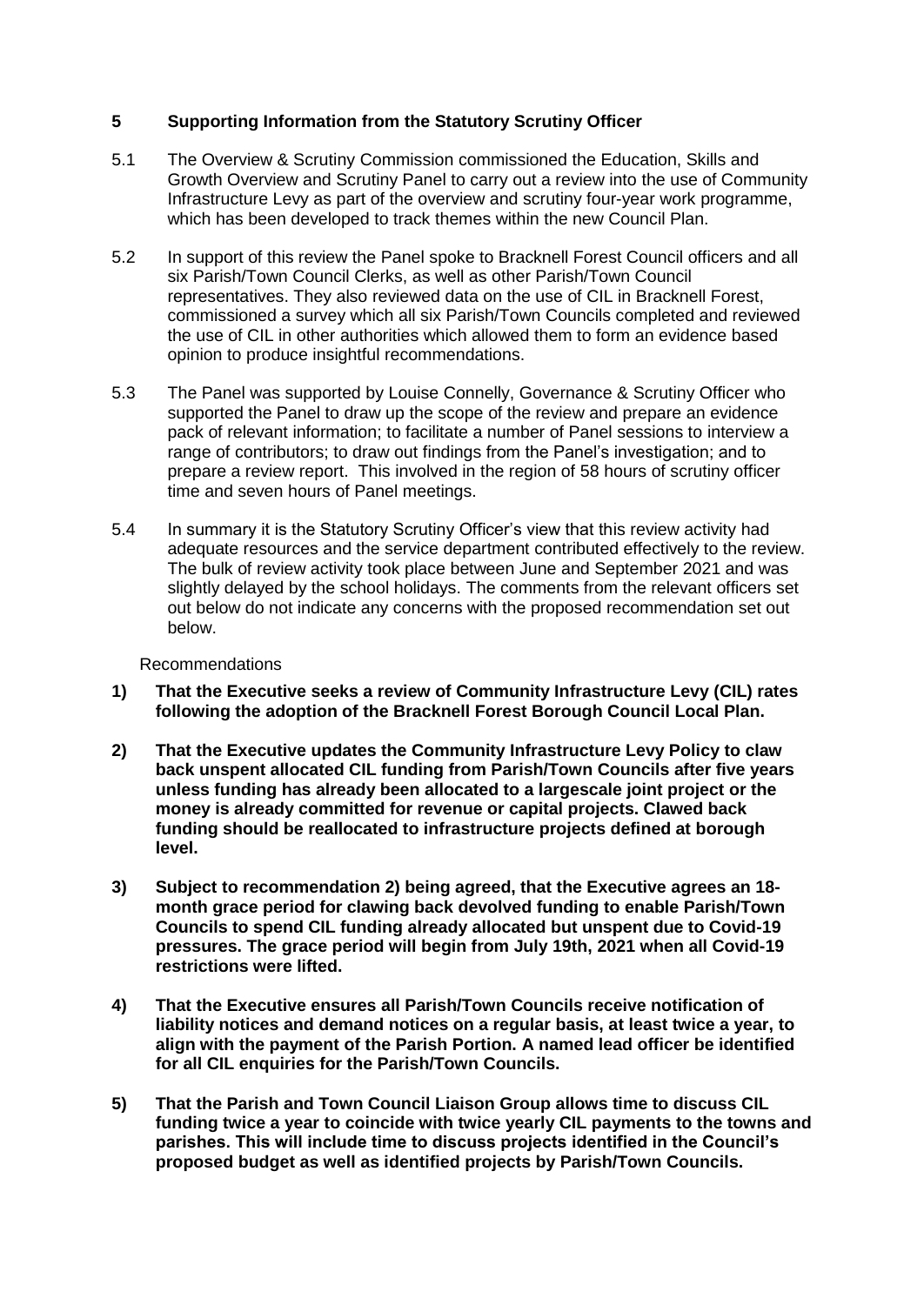- **6) That Parish/Town Councils adhere to Community Infrastructure Levy Regulations 2010 (as amended 2019) by:**
	- **consulting residents about how CIL funding should be spent as part of their regular consultation with local residents,**
	- **creating an annual report detailing their CIL balances and proposed spend annually,**
	- **ensuring their annual reports are publicly available.**
- **7) In addition, the Panel recommends:**
	- **all Parish/Town Councils agree a local CIL Policy and,**
	- **the Parish/Town Councils commission joint training for Parish and Town Councillors regarding the purposes and potential usage of CIL funding.**

#### 6 **Commentary from Education, Skills and Growth Overview and Scrutiny Panel Chair, Councillor Gill Birch**

- 6.1 The Council places great emphasis on ensuring that sufficient infrastructure is in place in the right locations at the right time to support investment and growth. This can also be said of the six Parish and Town Councils in the borough. However, this review found they could all work better together to make best use of CIL funding to benefit their residents and that is why we have reached the recommendations below.
- 6.2 The initial approach for this review was to identify key principles and practice that underpins governance arrangements for the distribution of the neighbourhood element of CIL. It quickly became apparent there was a need for better information about what projects CIL funding could be used to support at a Parish/Town Council level. Panel members recognised that due to the complexity of the topic better information and increased joint working between Bracknell Forest Council and the six Parish/Town Councils would enable more effective use of CIL funding.
- 6.3 The panel used a survey of Parish/Town Councils to identify issues affecting the use of CIL then explored ways of resolving them, resulting in the recommendations above.
- 6.4 This review emphasises how well we work with partners and my thanks go to Andrew Hunter, Max Baker, Calvin Orr for their support for this review. The engagement by the Parish and Town Council representatives was excellent, particularly in the meetings and they have made a commitment to completing the survey again in a years' time.
- 6.5 I look forward to reviewing the recommendations in a years' time and seeing how CIL funding in our Parishes and Towns has helped improve the lives of residents.

## **7 Response from Assistant Director: Place, Planning and Regeneration**

7.1 The conclusions of the review have been worked up collectively with the panel and the parish council's and provide a sound set of recommendations for the Executive to consider.

## **8 Consultation and Other Considerations**

## Legal Advice

8.1 The recommendations comply with the Community Infrastructure Levy Regulations 2010 (as amended).